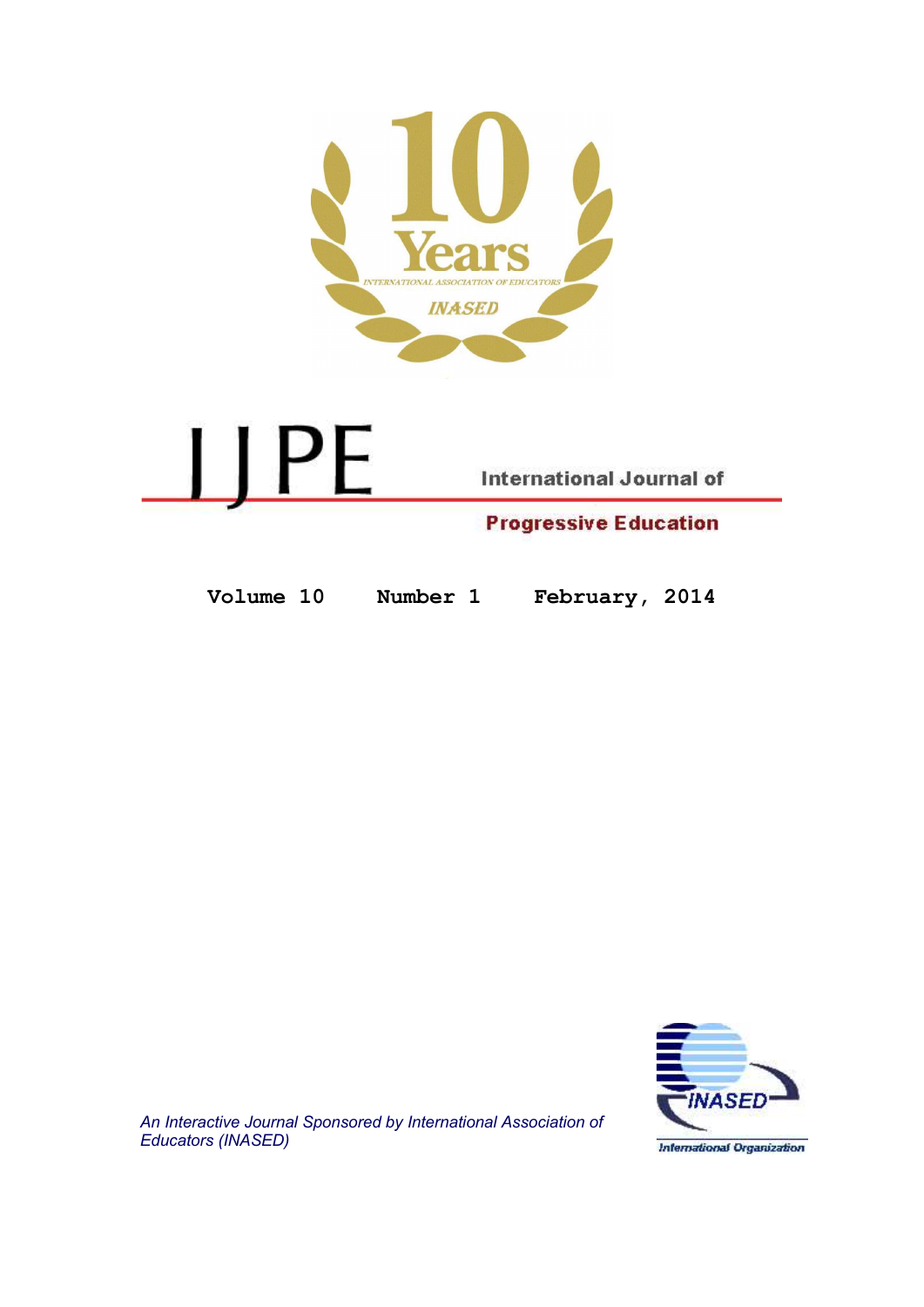# International Journal of Progressive Education

Frequency: Three times a year; February, June, and October

ISSN: 1554-5210

# Indexing/Abstracting:

- 1- OCLC-WorldCat: http://www.oclc.org/worldcat/default.htm
- 2- Journal Finder: http://journalfinder.uncg.edu/demo/
- 3- Directory of Open Access Journals: (DOAJ): http://www.doaj.org/home
- 4- EBSCO Publication: http://www.ebsco.com
- 5- AERA e-journals: http://aera-cr.asu.edu/ejournals/
- 6- NewJour (A Listing of New Electronic Journals)
- 7- Cabell's Directory of Publishing: http://www.cabells.com
- 8- International Society for Exploring Teaching and Learning: http://www.isetl.org/
- 9- Australian Government Education Portal: http://www.education.gov.au/goved/go
- 10- Education Network Australia: http://www.edna.edu.au/edna/go
- 11- ERIC: http://www.eric.ed.gov/

# 2014 Subscription Rates

- \$35 Association Member USA (Canada: \$40; Rest of World: \$50)
- \$45 Individual USA (Canada: \$50; Rest of World: \$55)
- \$35 Student USA (Canada: \$40; Rest of World: \$50)
- \$140 Library/Institution USA (Canada: \$160; Rest of World: \$160)

Single Issues and Back Issues: \$25 USA (Canada: \$35; Rest of World: \$35)

If you wish to subscribe for the printed edition of IJPE, please send the subscription fee as check or money order (payable to International Association of Educators) to the following address:

International Association of Educators c/o: Dr. Alex Jean-Charles 320 Fitzelle Hall Ravine Parkway Oneonta, NY 13820

Print copies of past issues are also available for purchased by contacting the Customer Service department secretary@inased.org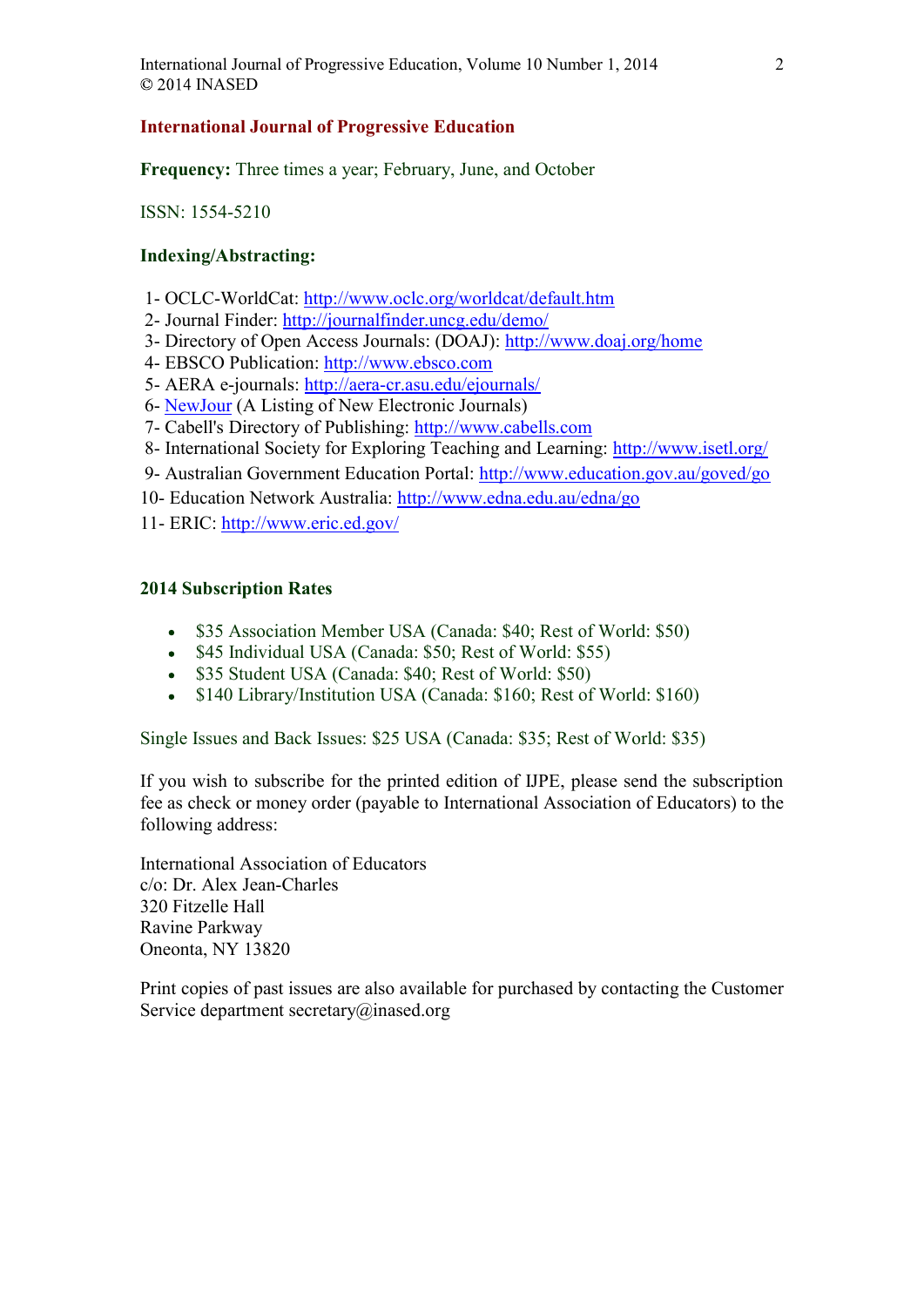#### International Journal of Progressive Education

Editor: Hakan Dedeoglu Hacettepe University, Turkey

# Managing Editor:

Assistant Managing Editors: Eryca Rochelle Neville

Associate Editor:

Nihat Kahveci Alex Jean-Charles Mustafa Koc He Ning

Mustafa Yunus Eryaman Canakkale Onsekiz Mart University, Turkey

Associate Euror.<br>
Chen Xinren Nanjing University, China

University of Missouri-Columbia, USA Istanbul University, Turkey SUNY College at Oneonta , USA Isparta Suleyman Demirel University, Turkey Nanjing University, China

#### Editorial Board:

Bertram Chip Bruce Peggy Placier Yang Changyong Sharon Tettegah Fernando Galindo Susan Matoba Adler Carol Gilles Julie Matthews Nezahat Guclu Cushla Kapitzke Catalina Ulrich Rauf Yildiz Juny Montoya Winston Jumba Akala Kwok Keung HO Sara Salloum Mustafa Ulusoy Pragasit Sitthitikul Serkan Toy Catherine D Hunter Bongani Bantwini Cemalettin Ayas Mehmet Acikalin Luisa Rosu Caglar Yildiz Sheila L. Macrine Tuncay Saritas Hakan Dedeoglu Ihsan Seyit Ertem Youngyung Min Raul Alberto Mora Velez Van-Anthoney Hall Chan Raymond M.C.

University of Illinois at Urbana-Champaign, USA University of Missouri-Columbia, USA Southwest China Normal University China University of Illinois at Urbana-Champaign, USA Universidad Mayor de San Simón, Bolivia University of Hawaii West Oahu, USA University of Missouri-Columbia, USA University of the Sunshine Coast, Australia Gazi University, Turkey University of Queensland, Australia Universitatea din Bucuresti, Romania Yildiz Technical University, Turkey Universidad de Los Andes, Bogotá, Colombia Catholic University of Eastern Africa, Kenya Lingnan University, Hong Kong University of Illinois at Urbana-Champaign, USA Gazi University, Turkey Walailak University, Thailand Iowa State University,USA University of Illinois at Urbana-Champaign, USA University of Illinois at Urbana-Champaign, USA Sinop University, Turkey Istanbul University, Turkey University of Illinois at Urbana-Champaign, USA University of Illinois at Urbana-Champaign, USA Montclair State University, USA Iowa State University,USA Hacettepe University, Turkey Gazi University, Turkey University of Illinois at Urbana-Champaign, USA University of Pontificia Bolivariana, Columbia University of Illinois at Urbana-Champaign, USA Hong Kong Baptist University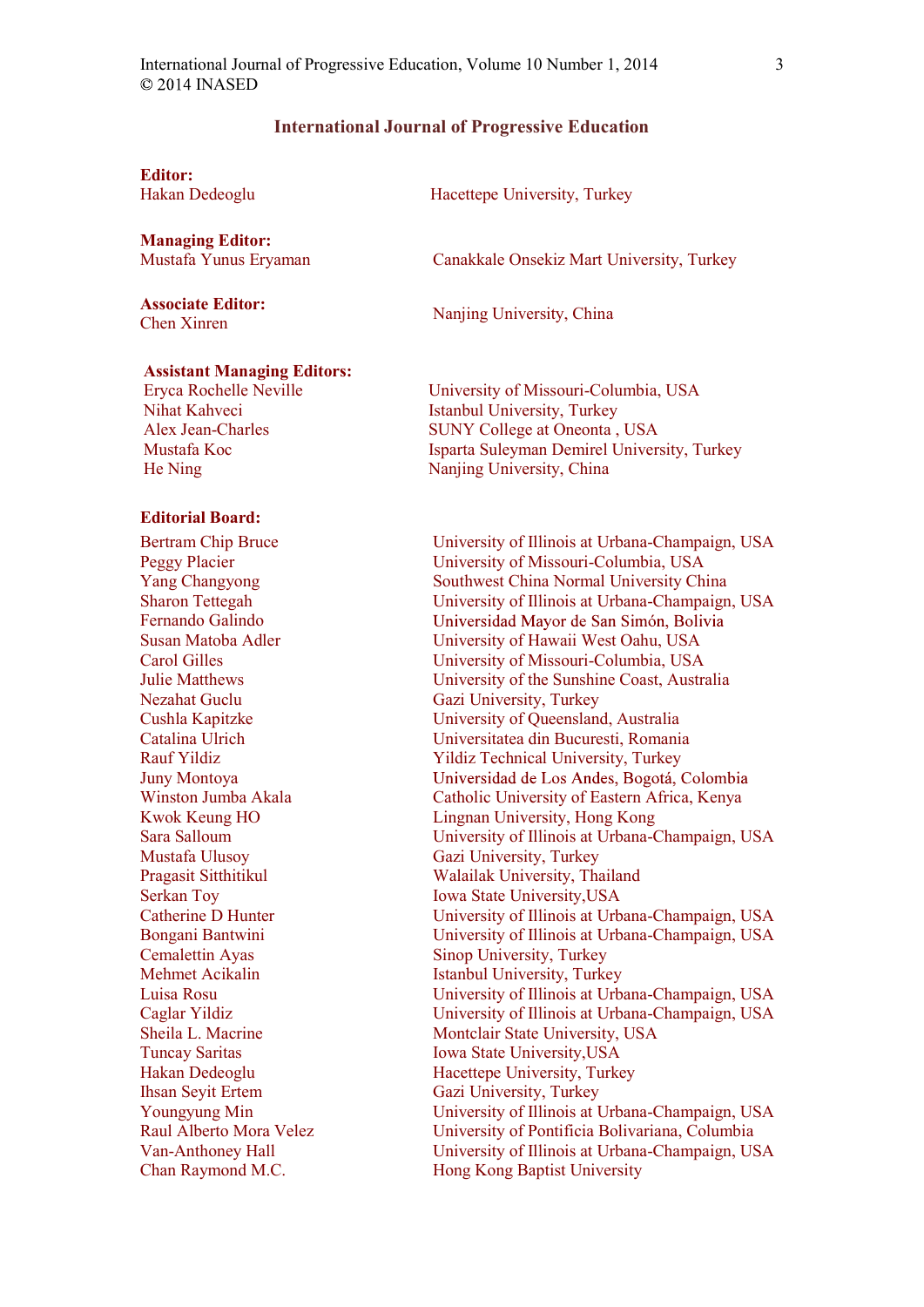| Pauline Sameshima     | Washington State University, USA                |
|-----------------------|-------------------------------------------------|
| Martina Riedler       | University of Illinois at Urbana-Champaign, USA |
| Erdal Toprakci        | <b>Cumhuriyet University, Turkey</b>            |
| Hye-Young Park        | University of Illinois at Urbana-Champaign, USA |
| Ali Ekber Sahin       | Hacettepe University, Turkey                    |
|                       |                                                 |
| <b>Advisory Board</b> |                                                 |
| Lu Youquan            | East China Normal University, China             |
| Ma Hemin              | East China Normal University, China             |
| Chrispen Matsika      | Georgia College & State University              |
| Wei Liu               | University of Illinois at Urbana-Champaign, USA |
| Jeylan Woliye Hussein | Almeya University, Ethiopia                     |

Zorhasni Zainal Abiddin University Pudra Malasia

The views expressed in this publication are not necessarily those of the Editor or the Editorial Review Board, nor the officers of the International Association of Educators (INASED). Copyright, 2014, International Association of Educators (INASED). ISSN 1554-5210